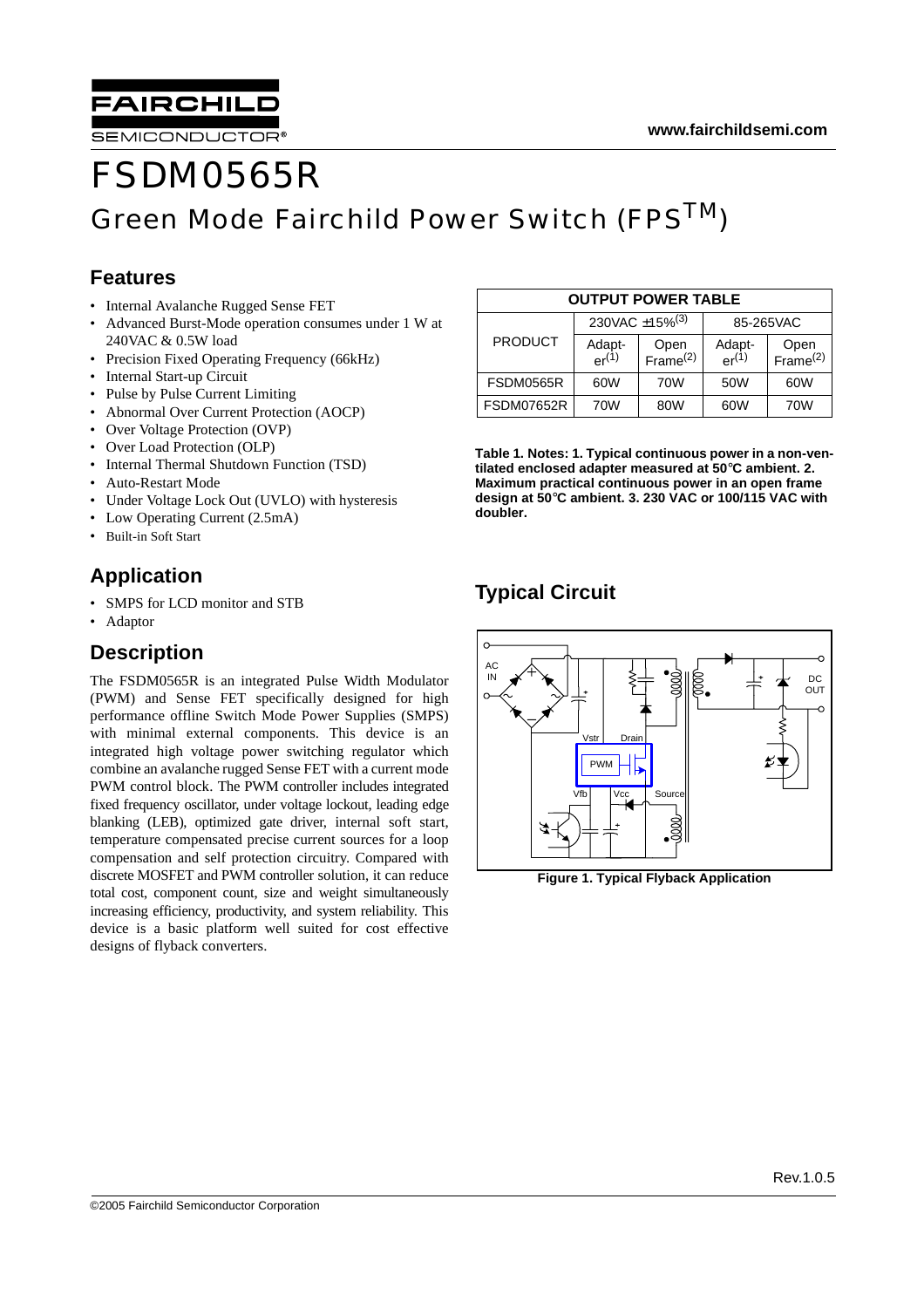# **Internal Block Diagram**



**Figure 2. Functional Block Diagram of FSDM0565R**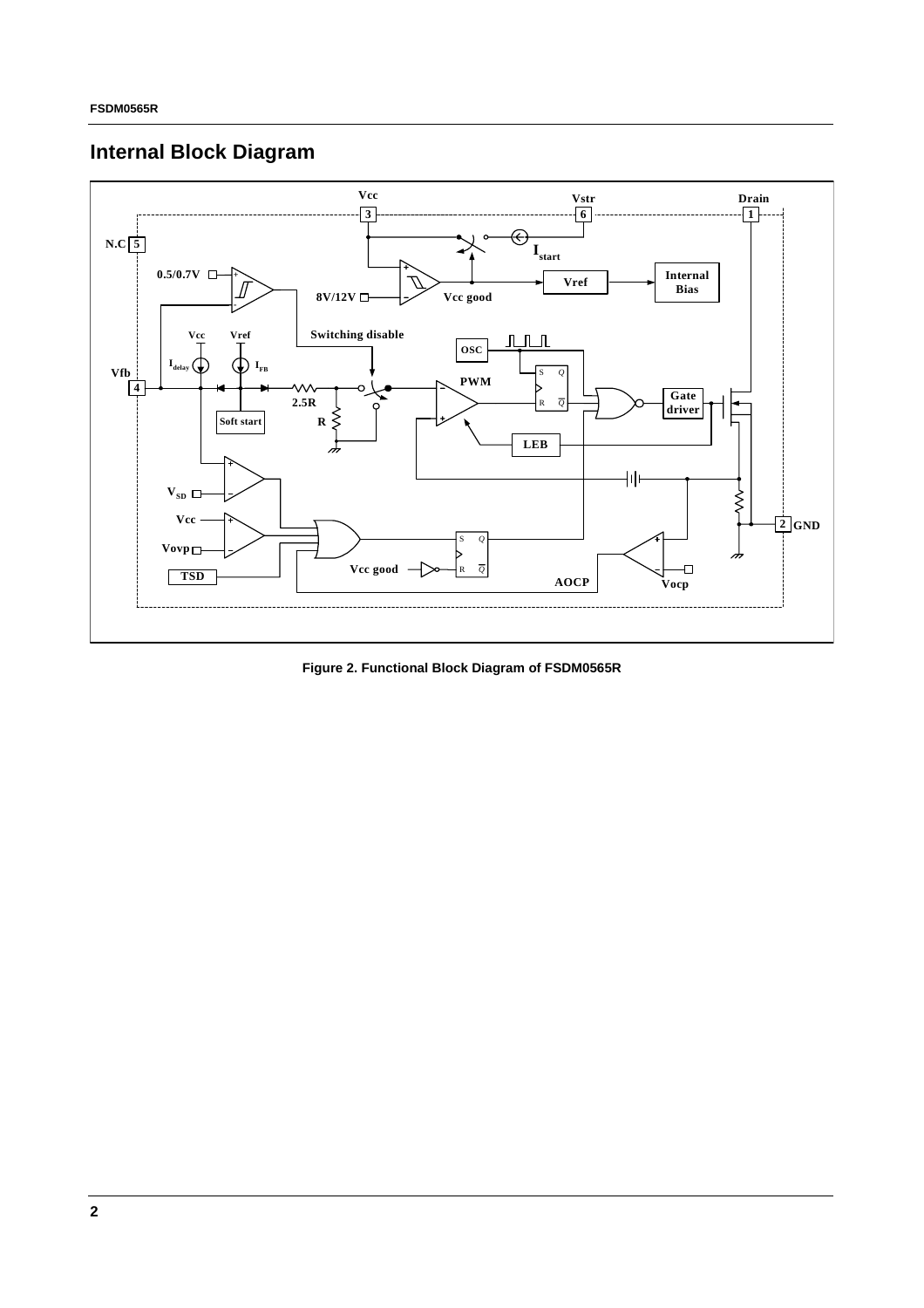## **Pin Definitions**

| <b>Pin Number</b> | <b>Pin Name</b> | <b>Pin Function Description</b>                                                                                                                                                                                                                                                                                                                                  |
|-------------------|-----------------|------------------------------------------------------------------------------------------------------------------------------------------------------------------------------------------------------------------------------------------------------------------------------------------------------------------------------------------------------------------|
|                   | Drain           | This pin is the high voltage power Sense FET drain. It is designed to drive the<br>transformer directly.                                                                                                                                                                                                                                                         |
| $\mathcal{P}$     | <b>GND</b>      | This pin is the control ground and the Sense FET source.                                                                                                                                                                                                                                                                                                         |
| 3                 | Vcc             | This pin is the positive supply voltage input. During start up, the power is sup-<br>plied by an internal high voltage current source that is connected to the Vstr pin.<br>When Vcc reaches 12V, the internal high voltage current source is disabled and<br>the power is supplied from the auxiliary transformer winding.                                      |
| 4                 | Vfb             | This pin is internally connected to the inverting input of the PWM comparator.<br>The collector of an opto-coupler is typically tied to this pin. For stable operation,<br>a capacitor should be placed between this pin and GND. If the voltage of this pin<br>reaches 6.0V, the over load protection is activated resulting in shutdown of the<br>$FPS^{TM}$ . |
| 5                 | N.C             |                                                                                                                                                                                                                                                                                                                                                                  |
| 6                 | Vstr            | This pin is connected directly to the high voltage DC link. At startup, the internal<br>high voltage current source supplies internal bias and charges the external ca-<br>pacitor that is connected to the Vcc pin. Once Vcc reaches 12V, the internal cur-<br>rent source is disabled.                                                                         |

# **Pin Configuration**



**Figure 3. Pin Configuration (Top View)**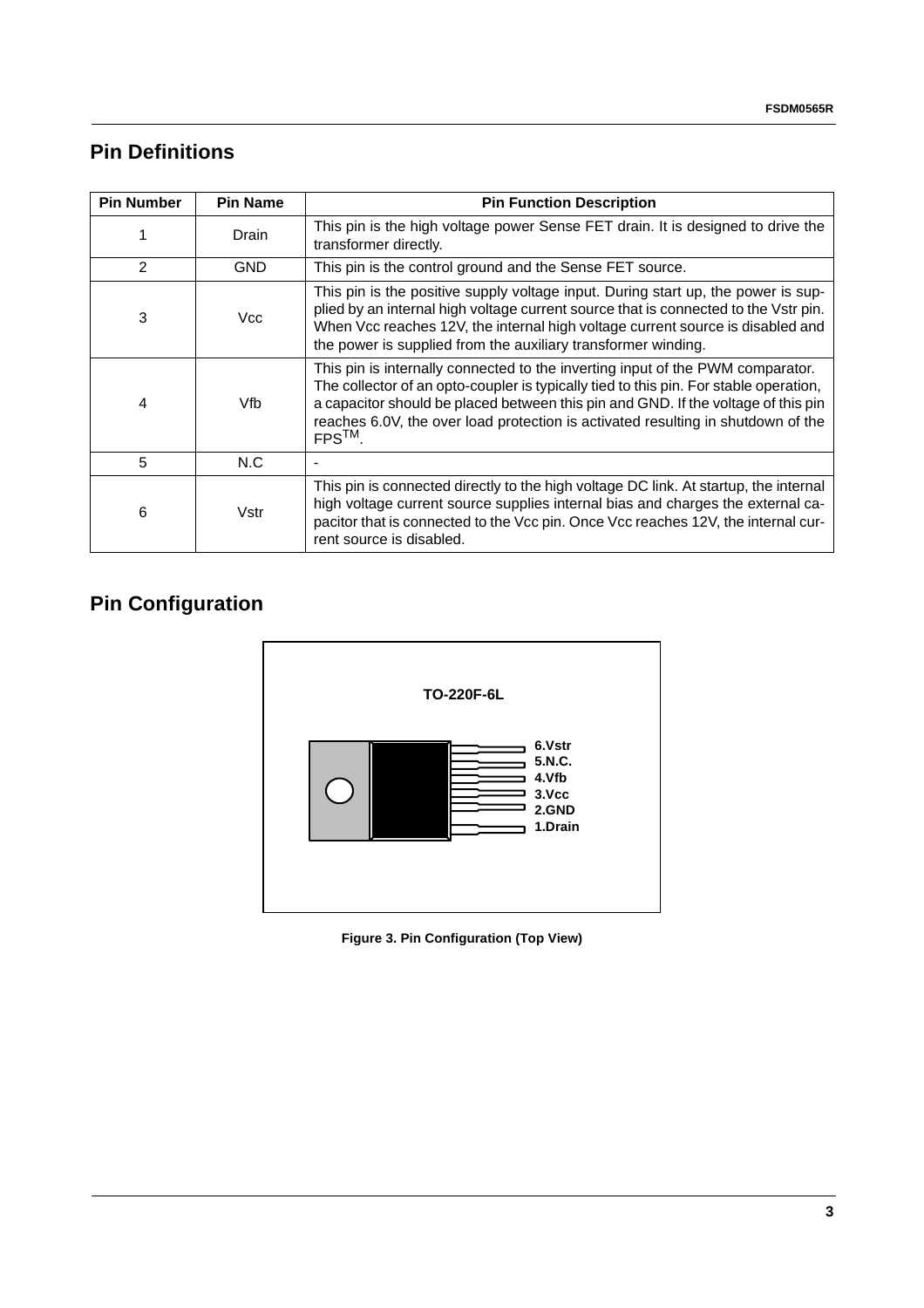## **Absolute Maximum Ratings**

(Ta=25°C, unless otherwise specified)

| <b>Parameter</b>                                                     | Symbol                    | Value                       | <b>Unit</b>     |
|----------------------------------------------------------------------|---------------------------|-----------------------------|-----------------|
| Drain-source voltage                                                 | <b>VDSS</b>               | 650                         | V               |
| Vstr Max Voltage                                                     | <b>VSTR</b>               | 650                         | $\vee$          |
| Pulsed Drain current (Tc=25°C) <sup>(1)</sup>                        | <b>IDM</b>                | 11                          | <b>ADC</b>      |
| Continuous Drain Current(Tc=25°C)                                    |                           | 2.8                         | A               |
| Continuous Drain Current(Tc=100°C)                                   | ID                        | 1.7                         | A               |
| Single pulsed avalanche energy <sup>(2)</sup>                        | EAS                       | 190                         | mJ              |
| Single pulsed avalanche current (3)                                  | IAS                       |                             | A               |
| Supply voltage                                                       | <b>VCC</b>                | 20                          | $\vee$          |
| Input voltage range                                                  | <b>VFB</b>                | $-0.3$ to $VCC$             | $\vee$          |
| Total power dissipation $(Tc=25^{\circ}C)$                           | P <sub>D</sub> (Watt H/S) | 45                          | W               |
| Operating junction temperature                                       | Τj                        | Internally limited          | $^{\circ}C$     |
| Operating ambient temperature                                        | TA                        | $-25$ to $+85$              | $\rm ^{\circ}C$ |
| Storage temperature range                                            | <b>TSTG</b>               | $-55$ to $+150$             | $\rm ^{\circ}C$ |
| ESD Capability, HBM Model (All pins<br>excepts for Vstr and Vfb)     |                           | 2.0<br>(GND-Vstr/Vfb=1.5kV) | kV              |
| ESD Capability, Machine Model (All pins<br>excepts for Vstr and Vfb) |                           | 300<br>(GND-Vstr/Vfb=225V)  | $\vee$          |

#### **Notes:**

1. Repetitive rating: Pulse width limited by maximum junction temperature

2. L=14mH, starting Tj=25°C

3. L=13uH, starting Tj=25°C

### **Thermal Impedance**

| <b>Parameter</b>            | Symbol                     | Value | Unit |
|-----------------------------|----------------------------|-------|------|
| Junction-to-Ambient Thermal | $\theta$ JA $^{(1)}$       | 49.90 | °C/W |
| Junction-to-Case Thermal    | $\theta$ JC <sup>(2)</sup> | 2.78  | °C/W |

**Notes:**

1. Free standing with no heat-sink under natural convection.

2. Infinite cooling condition - Refer to the SEMI G30-88.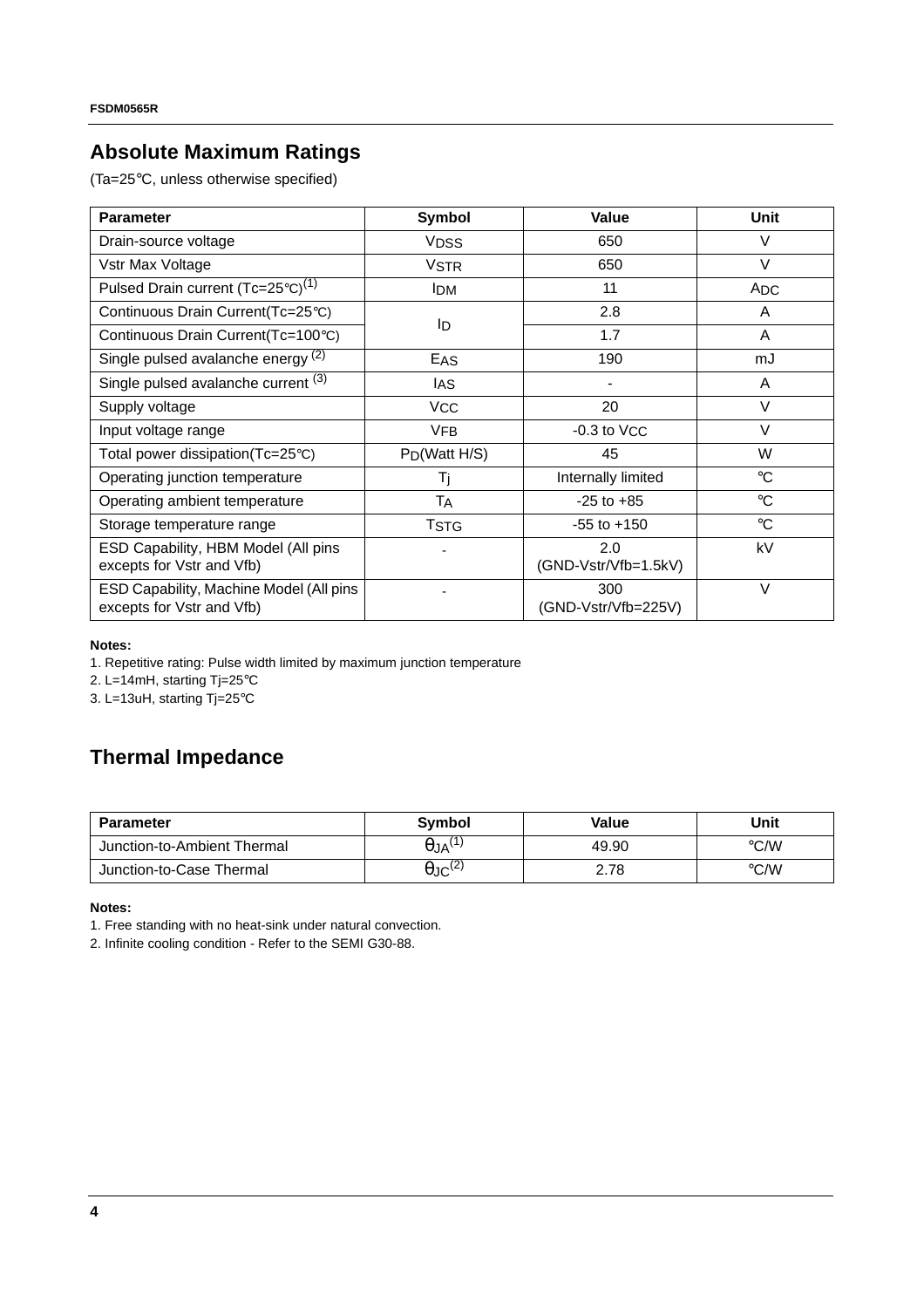## **Electrical Characteristics**

(Ta = 25°C unless otherwise specified)

| <b>Parameter</b>                                           | Symbol               | <b>Condition</b>                                  |                          | Typ.                         | Max.                     | Unit            |
|------------------------------------------------------------|----------------------|---------------------------------------------------|--------------------------|------------------------------|--------------------------|-----------------|
| <b>Sense FET SECTION</b>                                   |                      |                                                   |                          |                              |                          |                 |
| Drain source breakdown voltage                             | <b>BVDSS</b>         | $VGS = 0V$ , $ID = 250\mu A$                      | 650                      | $\blacksquare$               |                          | V               |
|                                                            |                      | $VDS = 650V$ , $VGS = 0V$                         | $\frac{1}{2}$            | $\overline{\phantom{0}}$     | 50                       | μA              |
| Zero gate voltage drain current                            | <b>IDSS</b>          | $VDS = 520V$<br>$VGS = 0V$ , T $C = 125^{\circ}C$ | -                        | $\qquad \qquad \blacksquare$ | 200                      | μA              |
| Static drain source on resistance (1)                      | RDS(ON)              | $VGS = 10V$ , $ID = 2.5A$                         | $\frac{1}{2}$            | 1.76                         | 2.2                      | Ω               |
| Output capacitance                                         | Coss                 | $VGS = 0V$ , $VDS = 25V$ ,<br>$f = 1$ MHz         |                          | 78                           | $\overline{\phantom{0}}$ | pF              |
| Turn on delay time                                         | $T_{D(ON)}$          | V <sub>DD</sub> = 325V, I <sub>D</sub> = 5A       | $\frac{1}{2}$            | 22                           | $\blacksquare$           |                 |
| Rise time                                                  | <b>TR</b>            | (MOSFET switching<br>time is essentially          | $\overline{\phantom{0}}$ | 52                           | $\overline{a}$           |                 |
| Turn off delay time                                        | TD(OFF)              | independent of<br>operating temperature)          | $\overline{a}$           | 95                           | $\overline{\phantom{0}}$ | ns              |
| Fall time                                                  | <b>T<sub>F</sub></b> |                                                   | $\overline{a}$           | 50                           | $\overline{\phantom{0}}$ |                 |
| <b>CONTROL SECTION</b>                                     |                      |                                                   |                          |                              |                          |                 |
| Initial frequency                                          | Fosc                 | $VFB = 3V$                                        | 60                       | 66                           | 72                       | kHz             |
| Voltage stability                                          | <b>FSTABLE</b>       | $13V \leq Vcc \leq 18V$                           | 0                        | 1                            | 3                        | %               |
| Temperature stability <sup>(2)</sup>                       | $\Delta$ Fosc        | $-25^{\circ}$ C $\le$ Ta $\le$ 85 $^{\circ}$ C    | 0                        | ±5                           | ±10                      | %               |
| Maximum duty cycle                                         | <b>DMAX</b>          |                                                   | 75                       | 80                           | 85                       | %               |
| Minimum duty cycle                                         | <b>DMIN</b>          |                                                   |                          |                              | $\Omega$                 | %               |
| Start threshold voltage                                    | <b>VSTART</b>        | VFB=GND                                           | 11                       | 12                           | 13                       | V               |
| Stop threshold voltage                                     | <b>VSTOP</b>         | VFB=GND                                           | $\overline{7}$           | 8                            | 9                        | V               |
| Feedback source current                                    | <b>IFB</b>           | VFB=GND                                           | 0.7                      | 0.9                          | 1.1                      | mA              |
| Soft-start time                                            | <b>T<sub>S</sub></b> | $Vfb = 3$                                         | $\overline{\phantom{a}}$ | 10                           | 15                       | ms              |
| Leading Edge Blanking time                                 | <b>TLEB</b>          |                                                   |                          | 250                          | $\overline{\phantom{0}}$ | ns              |
| <b>BURST MODE SECTION</b>                                  |                      |                                                   |                          |                              |                          |                 |
| Burst Mode Voltages <sup>(2)</sup>                         | <b>VBURH</b>         | $Vcc=14V$                                         | $\overline{\phantom{0}}$ | 0.7                          | $\overline{a}$           | V               |
|                                                            | <b>VBURL</b>         | $Vcc = 14V$                                       | $\overline{a}$           | 0.5                          | -                        | V               |
| <b>PROTECTION SECTION</b>                                  |                      |                                                   |                          |                              |                          |                 |
| Peak current limit (4)                                     | <b>IOVER</b>         | VFB=5V, VCC=14V                                   | 2.0                      | 2.25                         | 2.5                      | A               |
| Over voltage protection                                    | VOVP                 |                                                   | 18                       | 19                           | 20                       | V               |
| Abnormal Over current protection<br>current <sup>(3)</sup> | <b>IAOCP</b>         |                                                   | 4.99                     | 5.54                         | 6.09                     | A               |
| Thermal shutdown temperature (2)                           | <b>TSD</b>           |                                                   | 130                      | 145                          | 160                      | $\rm ^{\circ}C$ |
| Shutdown feedback voltage                                  | <b>VSD</b>           | $VFB \geq 5.5V$                                   | 5.5                      | 6.0                          | 6.5                      | V               |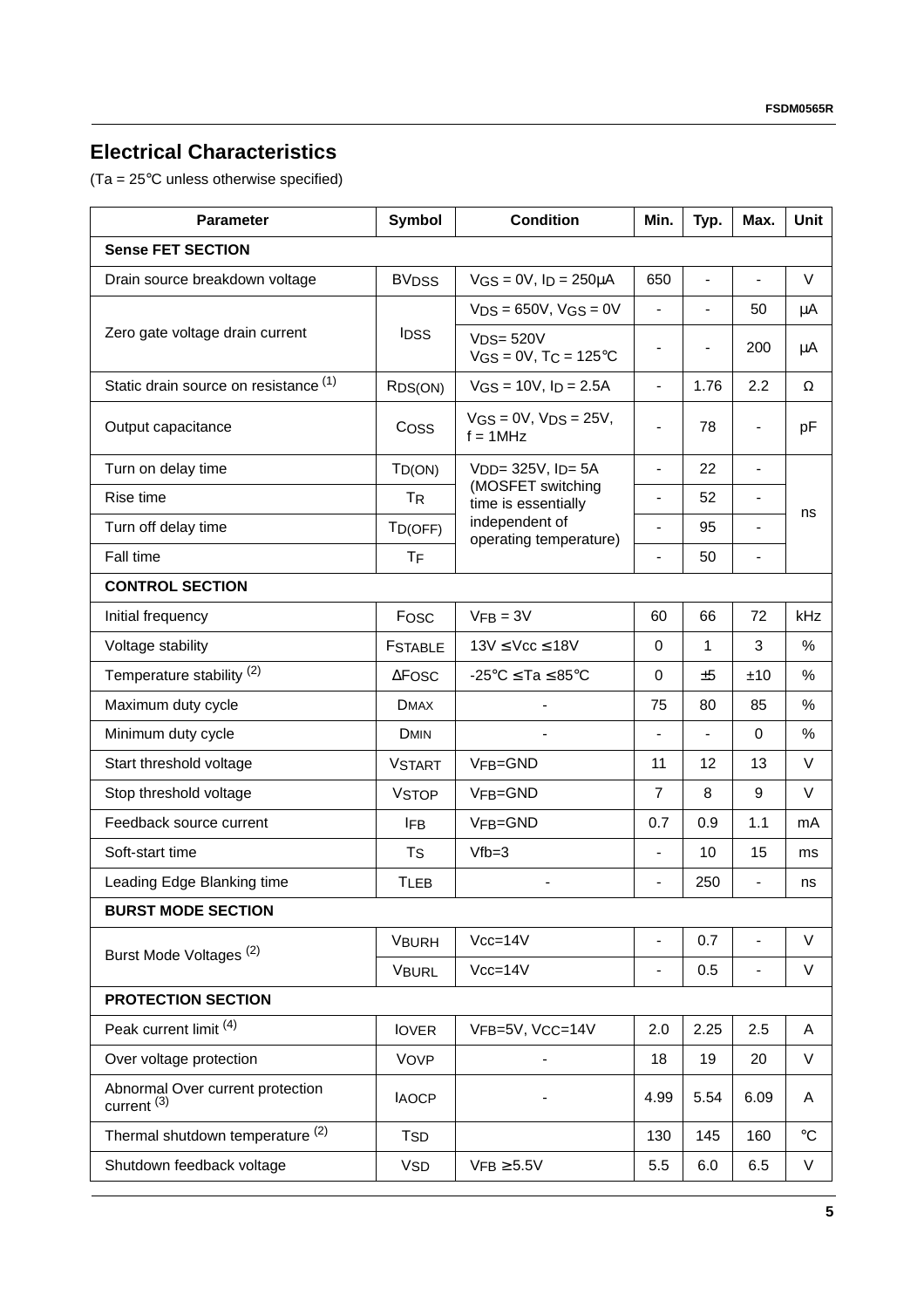#### **FSDM0565R**

| Shutdown delay current       | <b>IDELAY</b> | $VFB=5V$         |  | 3.5 | 4.2 | μA |
|------------------------------|---------------|------------------|--|-----|-----|----|
| <b>TOTAL DEVICE SECTION</b>  |               |                  |  |     |     |    |
|                              | <b>IOP</b>    | VFB=GND, VCC=14V |  |     |     |    |
| Operating supply current (5) | IOP(MIN)      | VFB=GND, VCC=10V |  | 2.5 | 5   | mA |
|                              | IOP(MAX)      | VFB=GND, VCC=18V |  |     |     |    |

#### **Notes:**

- 1. Pulse test : Pulse width ≤ 300µS, duty ≤ 2%
- 2. These parameters, although guaranteed at the design, are not tested in mass production.
- 3. These parameters, although guaranteed, are tested in EDS(wafer test) process.
- 4. These parameters indicate the inductor current.
- 5. This parameter is the current flowing into the control IC.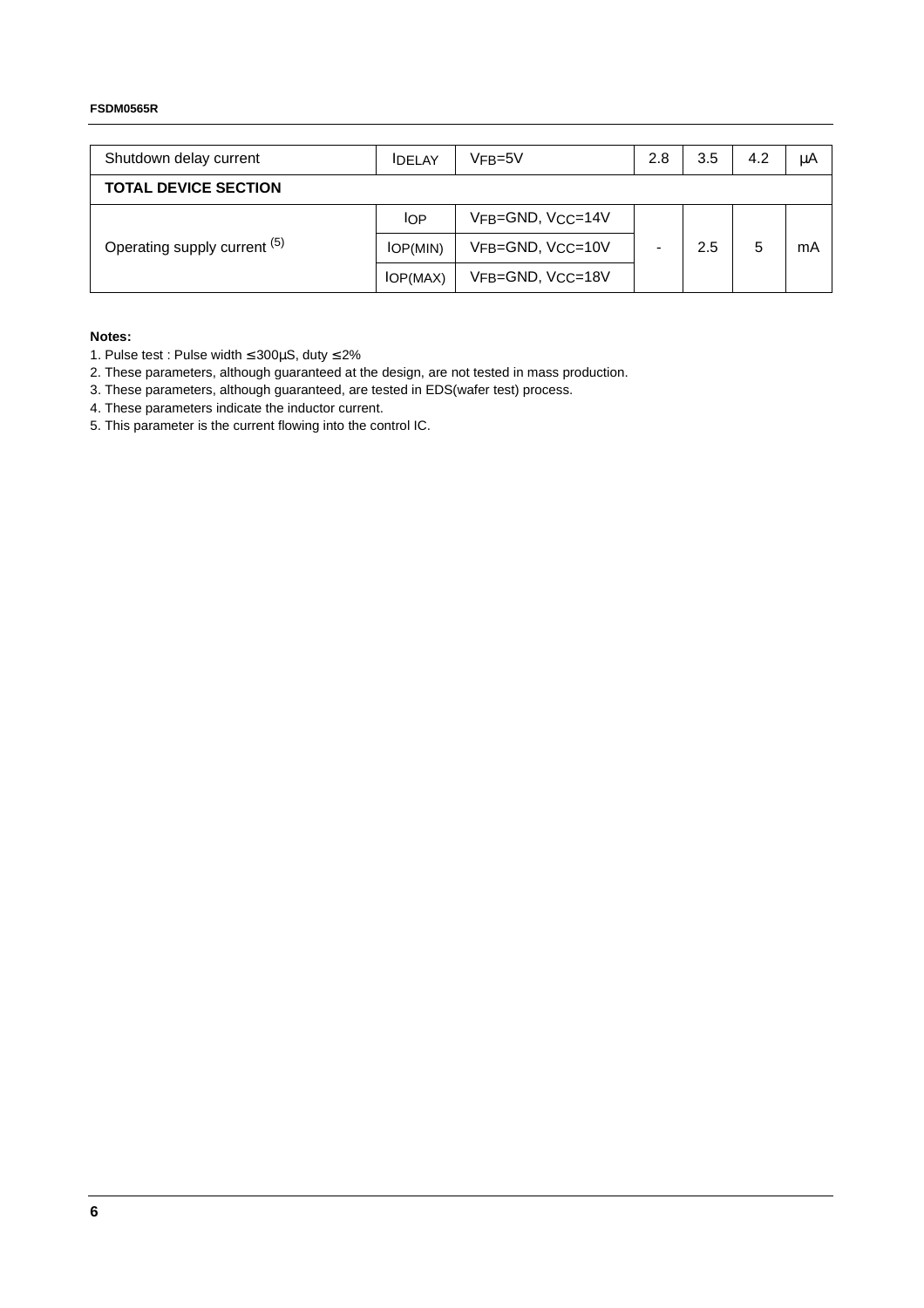# **Comparison Between FS6M07652RTC and FSDM0565R**

| <b>Function</b>             | <b>FS6M07652RTC</b>                                                | <b>FSDM0565R</b>                                             | <b>FSDM0565R Advantages</b>                                                                                                                                                                                                                            |
|-----------------------------|--------------------------------------------------------------------|--------------------------------------------------------------|--------------------------------------------------------------------------------------------------------------------------------------------------------------------------------------------------------------------------------------------------------|
| Soft-Start                  | Adjustable soft-start<br>time using an<br>external capacitor       | Internal soft-start with $\bullet$<br>typically 10ms (fixed) | Gradually increasing current limit<br>during soft-start further reduces peak<br>current and voltage component<br>stresses<br>Eliminates external components used<br>for soft-start in most applications<br>• Reduces or eliminates output<br>overshoot |
| <b>Burst Mode Operation</b> | Built into controller<br>Output voltage<br>drops to around<br>half | Built into controller<br>Output voltage fixed •              | Improve light load efficiency<br>Reduces no-load consumption                                                                                                                                                                                           |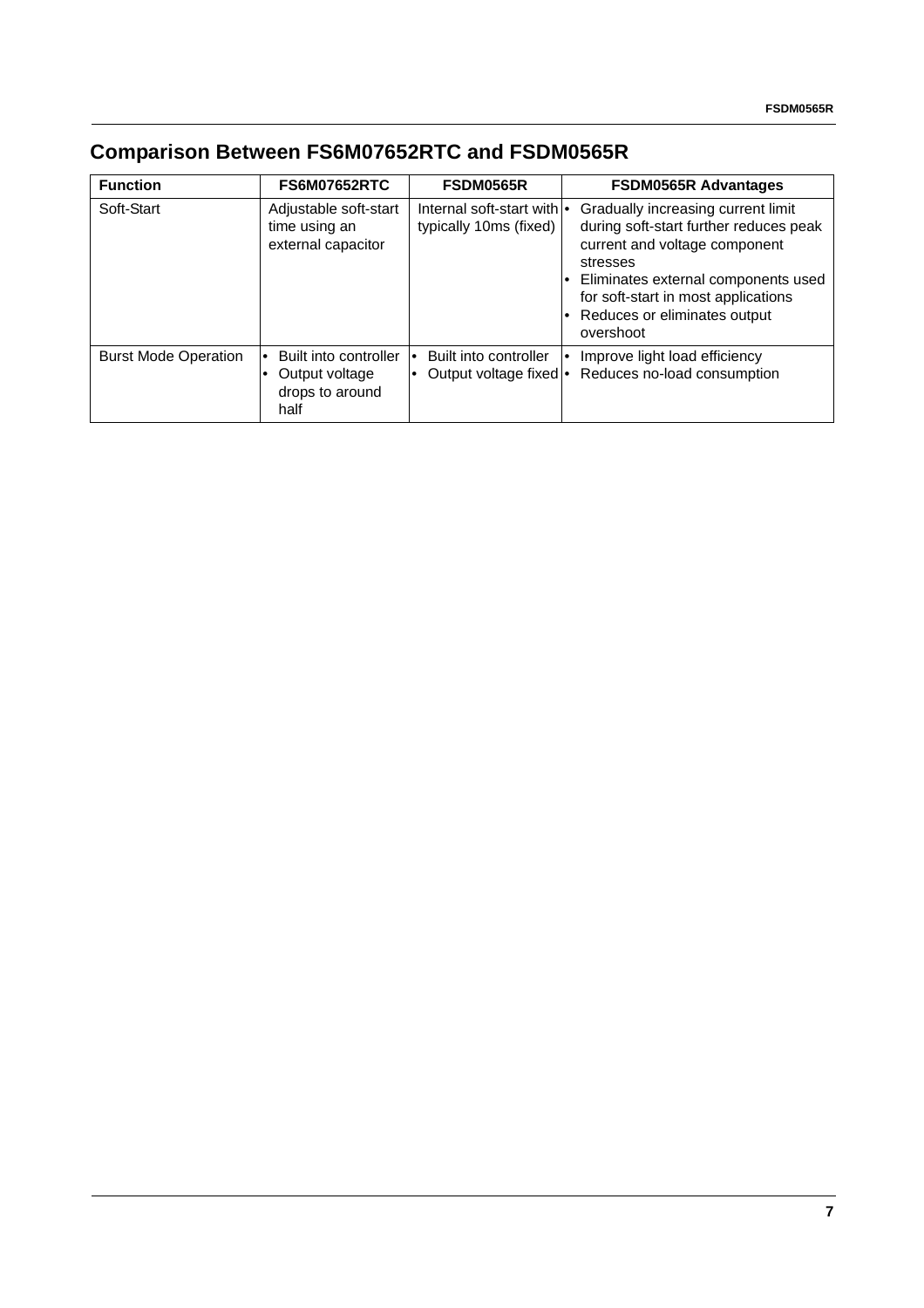## **Typical Performance Characteristics**

(These Characteristic Graphs are Normalized at Ta= 25°C)













**Operating Current vs. Temp Start Threshold Voltage vs. Temp**





**Maximum Duty vs. Temp Feedback Source Current vs. Temp**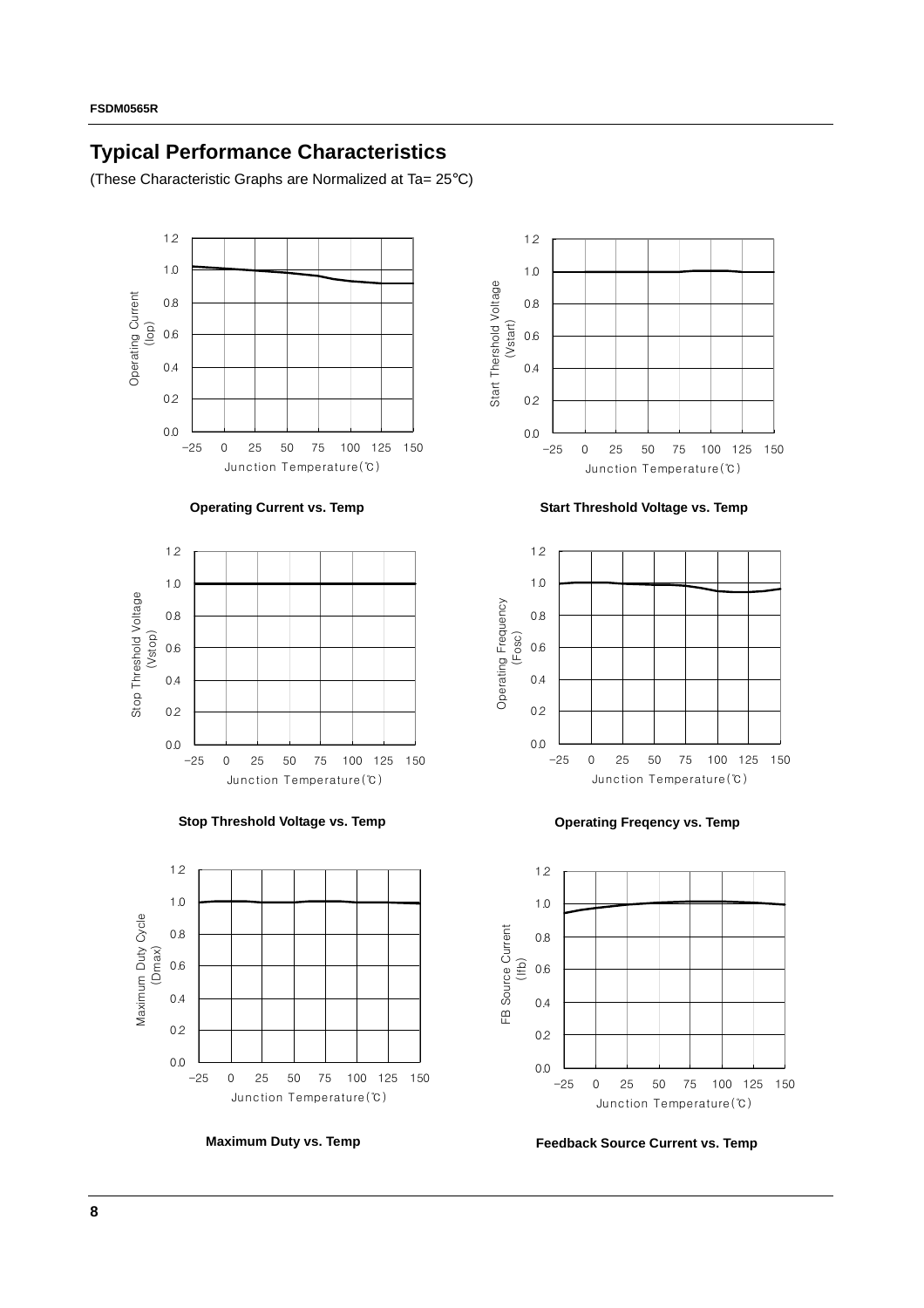### **Typical Performance Characteristics** (Continued)

(These Characteristic Graphs are Normalized at Ta= 25°C)











**Burst Mode Disable Voltage vs. Temp Current Limit vs. Temp** 



-25 0 25 50 75 100 125 150 Junction Temperature(℃)

0.0

0.2 0.4

0.6

Shutdown Delay Current (Idelay)

Shutdown Delay Current

0.8

1.0 1.2



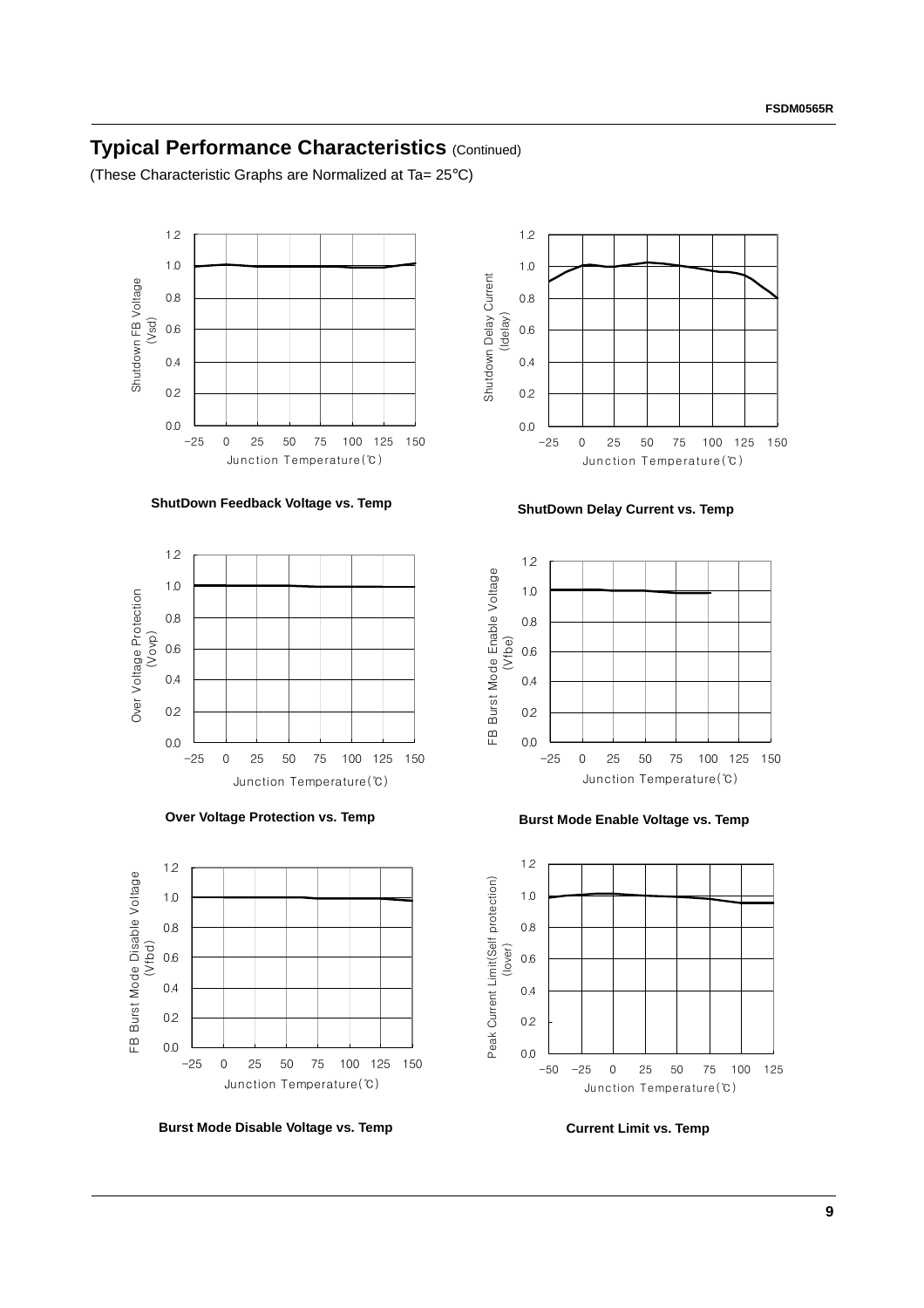# **Typical Performance Characteristics** (Continued)

(These Characteristic Graphs are Normalized at Ta= 25°C)



**Soft Start Time vs. Temp**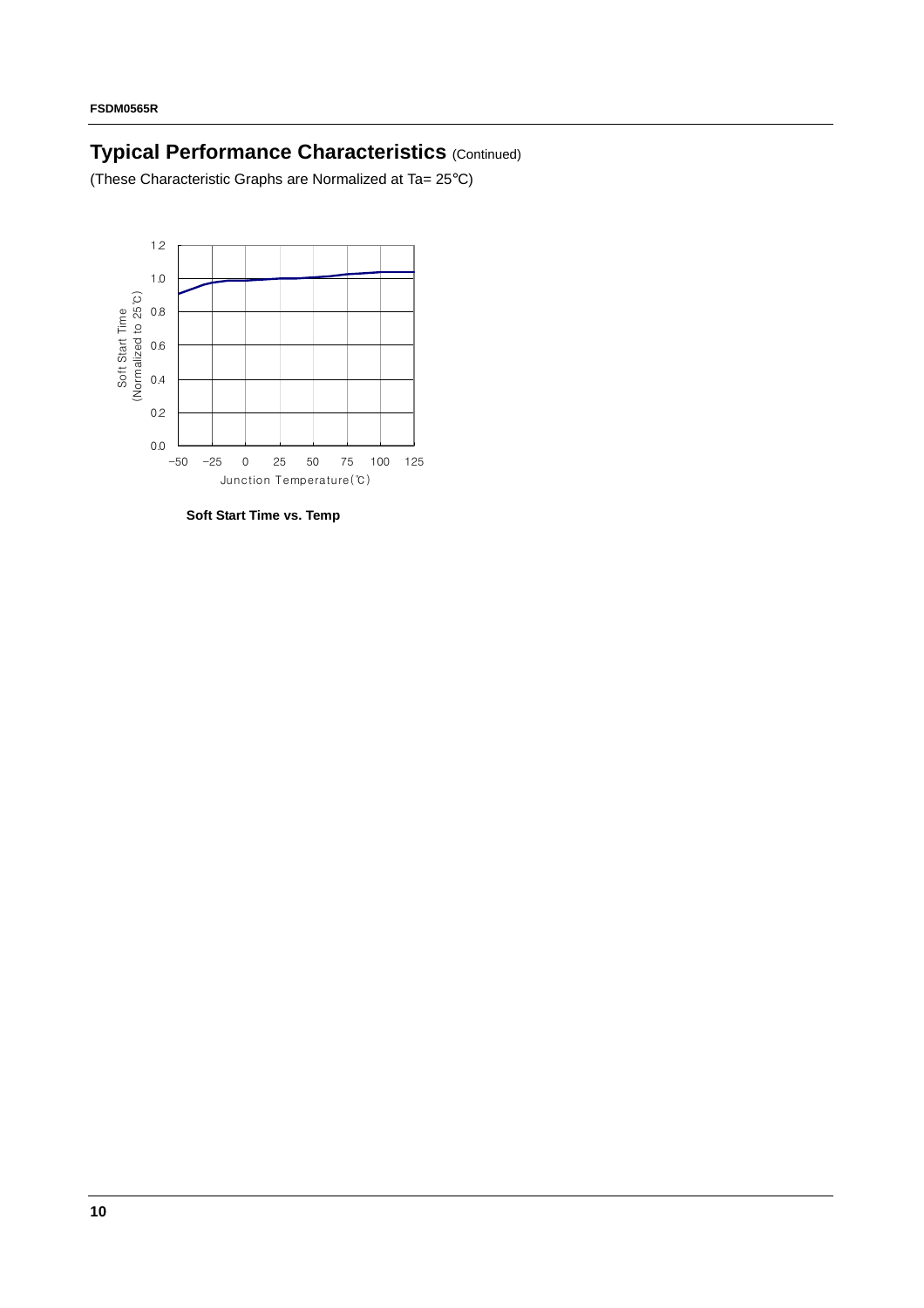### **Functional Description**

1. **Startup** : In previous generations of Fairchild Power Switches  $(FPS^{TM})$  the Vcc pin had an external start-up resistor to the DC input voltage line. In this generation the startup resistor is replaced by an internal high voltage current source. At startup, an internal high voltage current source supplies the internal bias and charges the external capacitor  $(C<sub>vec</sub>)$  that is connected to the Vcc pin as illustrated in figure 4. When Vcc reaches 12V, the FPS<sup>TM</sup> begins switching and the internal high voltage current source is disabled. Then, the FPSTM continues its normal switching operation and the power is supplied from the auxiliary transformer winding unless Vcc goes below the stop voltage of 8V.



**Figure 4. Internal startup circuit**

**2.1 Pulse-by-pulse current limit**: Because current mode control is employed, the peak current through the Sense FET is limited by the inverting input of PWM comparator (Vfb\*) as shown in figure 5. Assuming that the 0.9mA current source flows only through the internal resistor  $(2.5R + R = 2.8$ k $\Omega$ ), the cathode voltage of diode D2 is about 2.5V. Since D1 is blocked when the feedback voltage (Vfb) exceeds 2.5V, the maximum voltage of the cathode of D2 is clamped at this voltage, thus clamping Vfb\*. Therefore, the peak value of the current through the Sense FET is limited.

**2.2 Leading edge blanking (LEB)** : At the instant the internal Sense FET is turned on, there usually exists a high current spike through the Sense FET, caused by primary-side capacitance and secondary-side rectifier reverse recovery. Excessive voltage across the Rsense resistor would lead to incorrect feedback operation in the current mode PWM control. To counter this effect, the  $FPS^{TM}$  employs a leading edge blanking (LEB) circuit. This circuit inhibits the PWM comparator for a short time (TLEB) after the Sense FET is turned on.



**Figure 5. Pulse width modulation (PWM) circuit**

**2. Feedback Control** : FSDM0565R employs current mode control, as shown in figure 5. An opto-coupler (such as the H11A817A) and shunt regulator (such as the KA431) are typically used to implement the feedback network. Comparing the feedback voltage with the voltage across the Rsense resistor plus an offset voltage makes it possible to control the switching duty cycle. When the reference pin voltage of the KA431 exceeds the internal reference voltage of 2.5V, the H11A817A LED current increases, thus pulling down the feedback voltage and reducing the duty cycle. This event typically happens when the input voltage is increased or the output load is decreased.

**3. Protection Circuit** : The FSDM0565R has several self protective functions such as over load protection (OLP), abnormal over current protection (AOCP), over voltage protection (OVP) and thermal shutdown (TSD). Because these protection circuits are fully integrated into the IC without external components, the reliability can be improved without increasing cost. Once the fault condition occurs, switching is terminated and the Sense FET remains off. This causes Vcc to fall. When Vcc reaches the UVLO stop voltage, 8V, the protection is reset and the internal high voltage current source charges the Vcc capacitor via the Vstr pin. When Vcc reaches the UVLO start voltage,12V, the FPSTM resumes its normal operation. In this manner, the auto-restart can alternately enable and disable the switching of the power Sense FET until the fault condition is eliminated (see figure 6).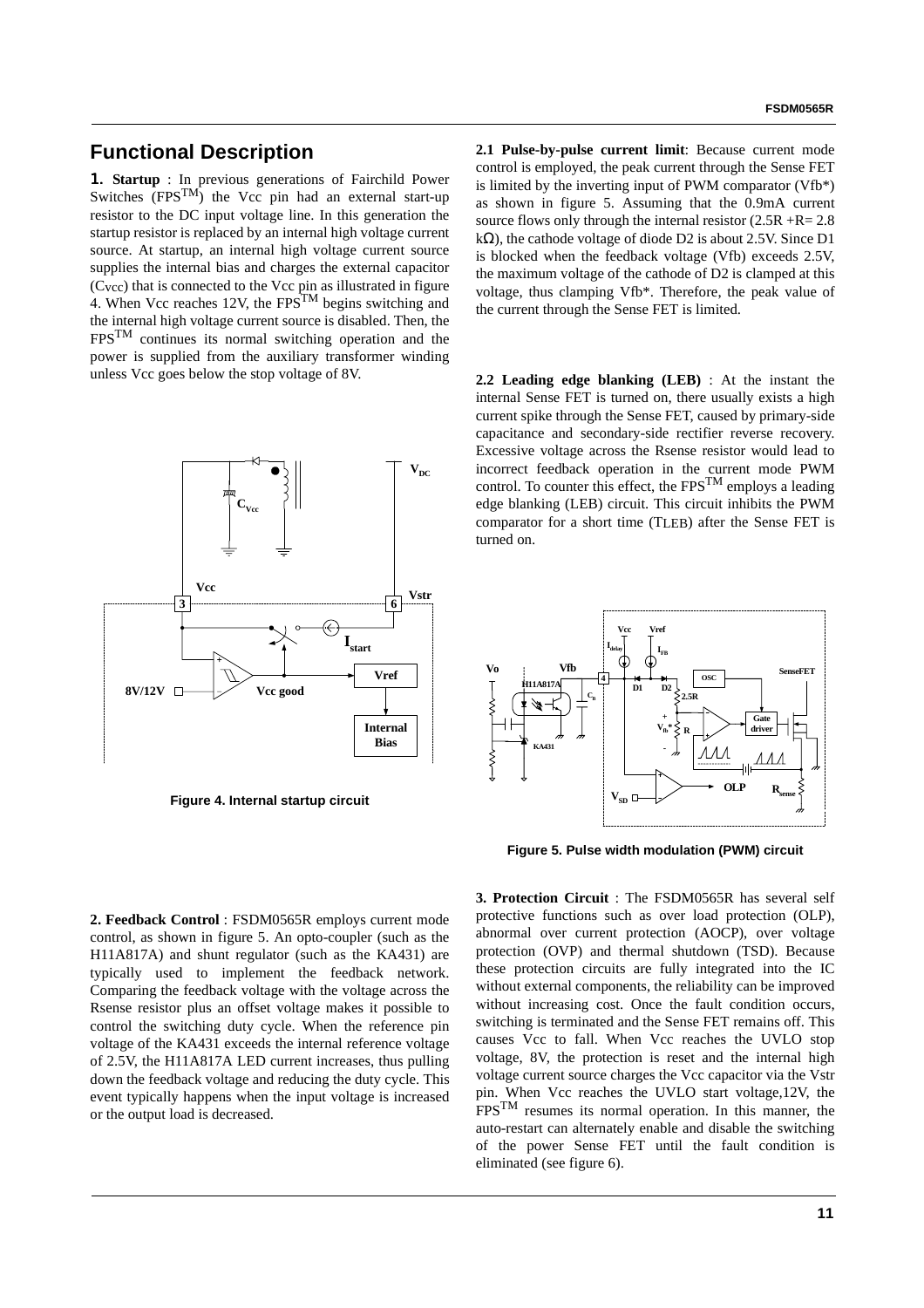

**Figure 6. Auto restart operation**

**3.1 Over Load Protection (OLP) : Overload is defined as** the load current exceeding a pre-set level due to an unexpected event. In this situation, the protection circuit should be activated in order to protect the SMPS. However, even when the SMPS is in the normal operation, the over load protection circuit can be activated during the load transition. In order to avoid this undesired operation, the over load protection circuit is designed to be activated after a specified time to determine whether it is a transient situation or an overload situation. Because of the pulse-by-pulse current limit capability, the maximum peak current through the Sense FET is limited, and therefore the maximum input power is restricted with a given input voltage. If the output consumes beyond this maximum power, the output voltage (Vo) decreases below the set voltage. This reduces the current through the opto-coupler LED, which also reduces the opto-coupler transistor current, thus increasing the feedback voltage (Vfb). If Vfb exceeds 2.5V, D1 is blocked and the 3.5uA current source starts to charge C<sub>B</sub> slowly up to Vcc. In this condition, Vfb continues increasing until it reaches 6V, when the switching operation is terminated as shown in figure 7. The delay time for shutdown is the time required to charge  $C_B$  from 2.5V to 6.0V with 3.5uA. In general, a  $10 \sim 50$  ms delay time is typical for most applications.



**3.2 Abnormal Over Current Protection (AOCP)** : Even though the FPSTM has OLP (Over Load Protection) and current mode PWM feedback, these are not enough to protect the FPSTM when a secondary side diode short or a transformer pin short occurs. The FPSTM has an internal AOCP (Abnormal Over Current Protection) circuit as shown in figure 8. When the gate turn-on signal is applied to the power Sense FET, the AOCP block is enabled and monitors the current through the sensing resistor. The voltage across the resistor is then compared with a preset AOCP level. If the sensing resistor voltage is greater than the AOCP level for longer than 300ns, the reset signal is applied to the latch, resulting in the shutdown of SMPS.



**Figure 8. AOCP block** 

**3.3 Over voltage Protection (OVP)** : If the secondary side feedback circuit were to malfunction or a solder defect caused an open in the feedback path, the current through the opto-coupler transistor becomes almost zero. Then, Vfb climbs up in a similar manner to the over load situation, forcing the preset maximum current to be supplied to the SMPS until the over load protection is activated. Because more energy than required is provided to the output, the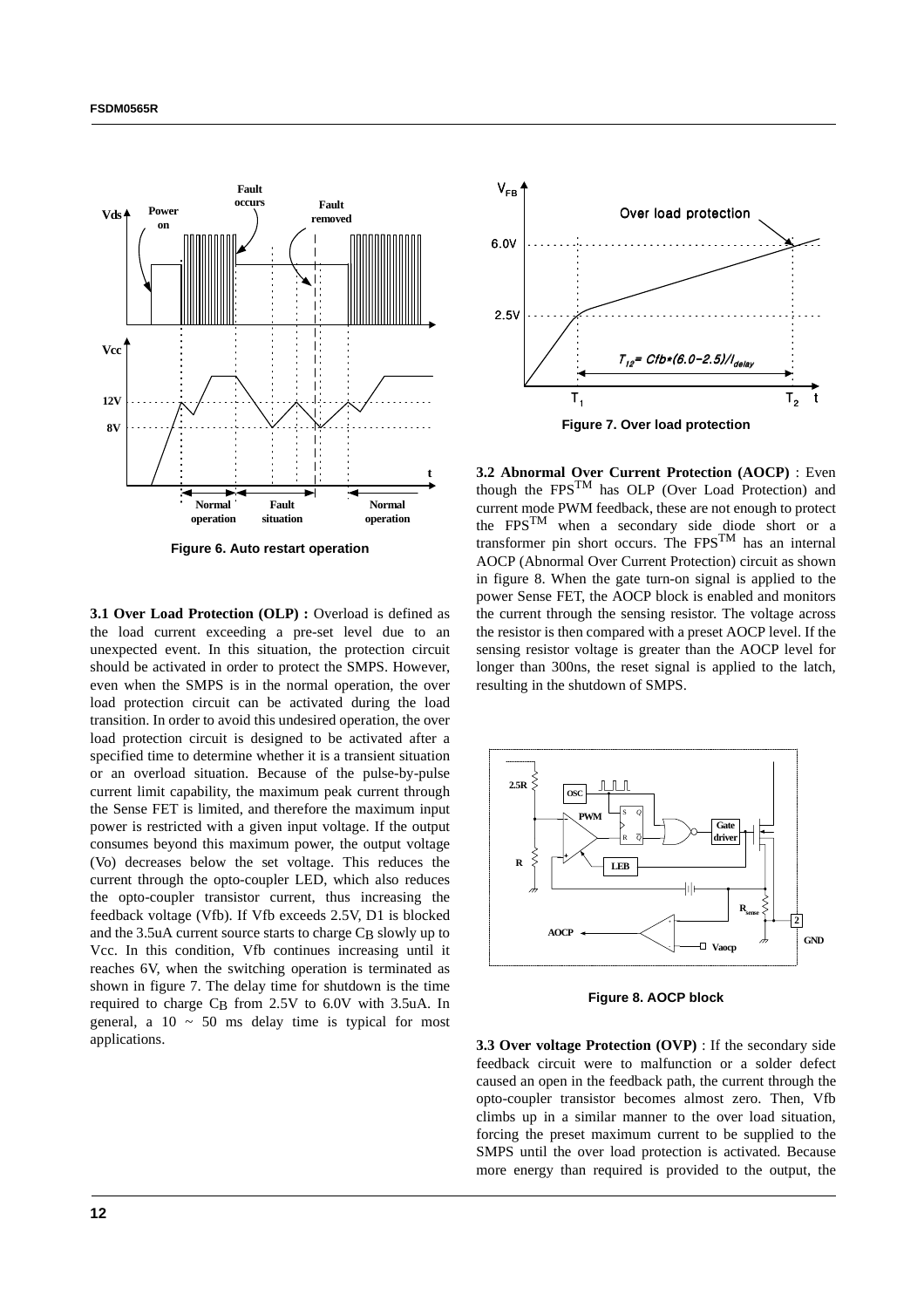output voltage may exceed the rated voltage before the over load protection is activated, resulting in the breakdown of the devices in the secondary side. In order to prevent this situation, an over voltage protection (OVP) circuit is employed. In general, Vcc is proportional to the output voltage and the  $FPS^{TM}$  uses Vcc instead of directly monitoring the output voltage. If V<sub>CC</sub> exceeds 19V, an OVP circuit is activated resulting in the termination of the switching operation. In order to avoid undesired activation of OVP during normal operation, Vcc should be designed to be below 19V.

**3.4 Thermal Shutdown (TSD) :** The Sense FET and the control IC are built in one package. This makes it easy for the control IC to detect the heat generation from the Sense FET. When the temperature exceeds approximately 150°C, the thermal shutdown is activated.

**4. Soft Start** : The FPS<sup>TM</sup> has an internal soft start circuit that increases PWM comparator inverting input voltage together with the Sense FET current slowly after it starts up. The typical soft start time is 10msec, The pulse width to the power switching device is progressively increased to establish the correct working conditions for transformers, inductors, and capacitors. The voltage on the output capacitors is progressively increased with the intention of smoothly establishing the required output voltage. It also helps to prevent transformer saturation and reduce the stress on the secondary diode during startup.

**5. Burst operation :** In order to minimize power dissipation in standby mode, the  $FPS^{TM}$  enters burst mode operation. As the load decreases, the feedback voltage decreases. As shown in figure 9, the device automatically enters burst mode when the feedback voltage drops below VBURL(500mV). At this point switching stops and the output voltages start to drop at a rate dependent on standby current load. This causes the feedback voltage to rise. Once it passes VBURH(700mV) switching resumes. The feedback voltage then falls and the process repeats. Burst mode operation alternately enables and disables switching of the power Sense FET thereby reducing switching loss in Standby mode.



**Figure 9. Waveforms of burst operation**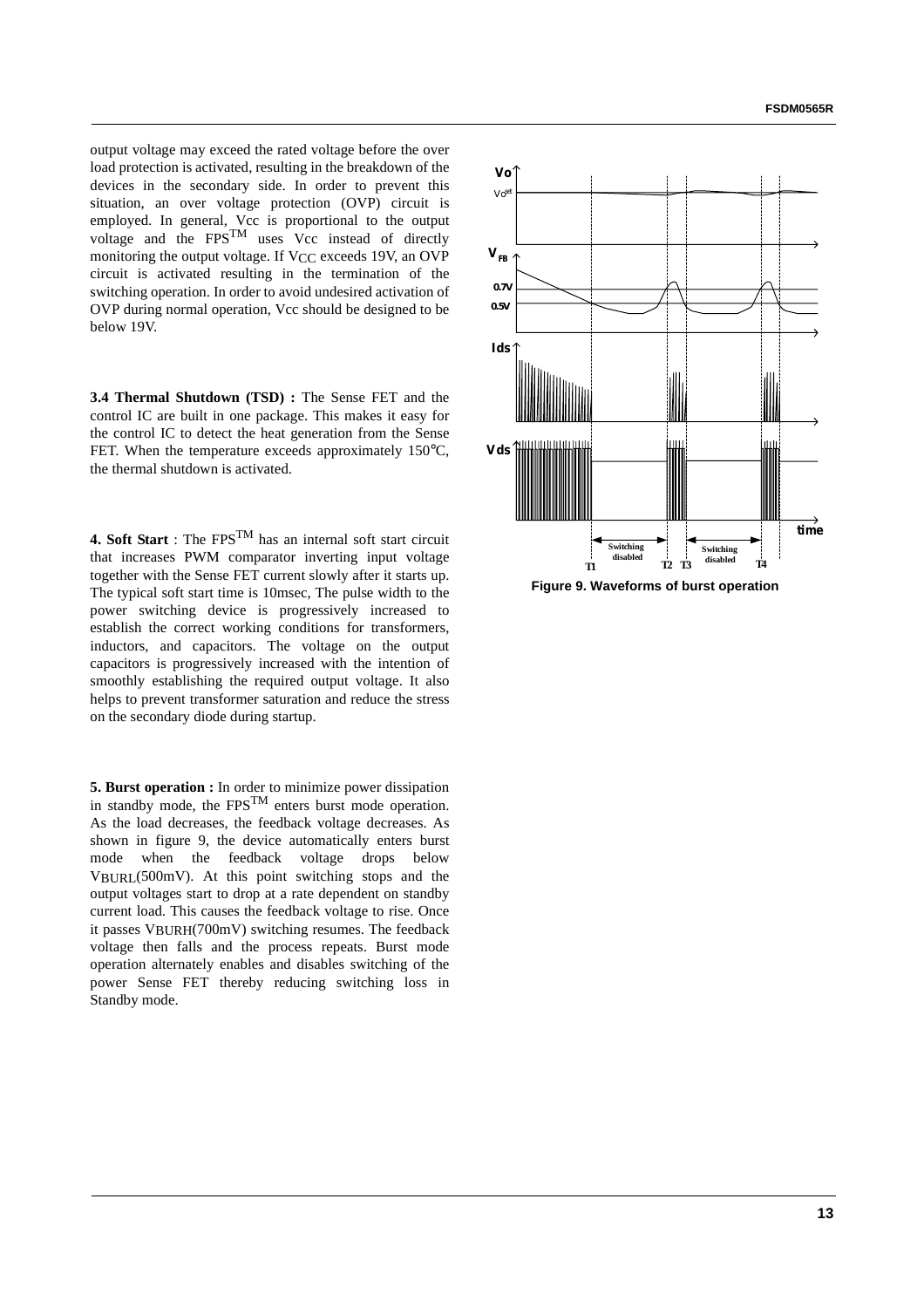### **Typical application circuit**

| <b>Application</b>  | <b>Output power</b> | Input voltage   | <b>Output voltage (Max current)</b> |
|---------------------|---------------------|-----------------|-------------------------------------|
| 40W<br>∟CD Monitor_ |                     | Universal input | 5V (2.0A)                           |
|                     | $(85-265$ Vac)      | 12V (2.5A)      |                                     |

#### **Features**

- High efficiency (>81% at 85Vac input)
- Low zero load power consumption (<300mW at 240Vac input)
- Low standby mode power consumption (<800mW at 240Vac input and 0.3W load)
- Low component count
- Enhanced system reliability through various protection functions
- Internal soft-start (10ms)

#### **Key Design Notes**

- Resistors R102 and R105 are employed to prevent start-up at low input voltage. After startup, there is no power loss in these resistors since the startup pin is internally disconnected after startup.
- The delay time for over load protection is designed to be about 50ms with C106 of 47nF. If a faster triggering of OLP is required, C106 can be reduced to 10nF.
- Zener diode ZD102 is used for a safety test such as UL. When the drain pin and feedback pin are shorted, the zener diode fails and remains short, which causes the fuse (F1) blown and prevents explosion of the opto-coupler (IC301). This zener diode also increases the immunity against line surge.

#### **1. Schematic**

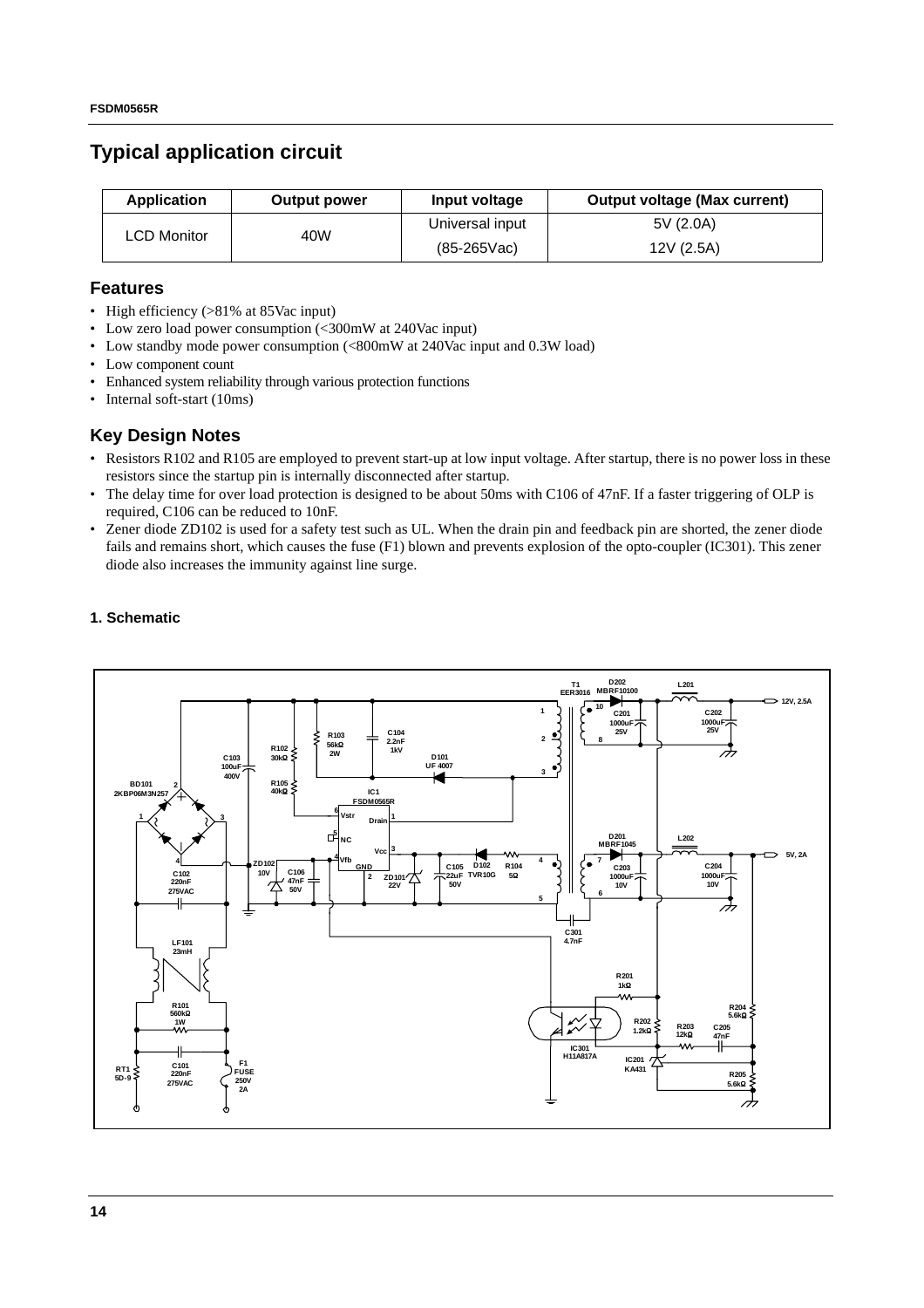#### **2. Transformer Schematic Diagram**



### **3.Winding Specification**

| <b>No</b>                                                                     | Pin $(s\rightarrow f)$                                            | Wire                   | <b>Turns</b> | <b>Winding Method</b> |  |  |  |  |
|-------------------------------------------------------------------------------|-------------------------------------------------------------------|------------------------|--------------|-----------------------|--|--|--|--|
| Na                                                                            | $4 \rightarrow 5$                                                 | $0.2^{\phi} \times 1$  | 8            | <b>Center Winding</b> |  |  |  |  |
|                                                                               | Insulation: Polyester Tape t = 0.050mm, 2Layers                   |                        |              |                       |  |  |  |  |
| $0.4^{\circ} \times 1$<br>$2 \rightarrow 1$<br>18<br>Np/2<br>Solenoid Winding |                                                                   |                        |              |                       |  |  |  |  |
| Insulation: Polyester Tape t = 0.050mm, 2Layers                               |                                                                   |                        |              |                       |  |  |  |  |
| N12v                                                                          | $10 \rightarrow 8$                                                | $0.3^{\phi} \times 3$  | 7            | Center Winding        |  |  |  |  |
| Insulation: Polyester Tape t = 0.050mm, 2Layers                               |                                                                   |                        |              |                       |  |  |  |  |
| N <sub>5v</sub>                                                               | $0.3^{\phi} \times 3$<br>3<br>$7 \rightarrow 6$<br>Center Winding |                        |              |                       |  |  |  |  |
| Insulation: Polyester Tape t = 0.050mm, 2Layers                               |                                                                   |                        |              |                       |  |  |  |  |
| Np/2                                                                          | $3 \rightarrow 2$                                                 | $0.4^{\circ} \times 1$ | 18           | Solenoid Winding      |  |  |  |  |
|                                                                               | Outer Insulation: Polyester Tape t = 0.050mm, 2Layers             |                        |              |                       |  |  |  |  |

#### **4.Electrical Characteristics**

|                    | <b>Pin</b> | <b>Specification</b> | <b>Remarks</b>            |
|--------------------|------------|----------------------|---------------------------|
| Inductance         | - 3        | 520uH $\pm$ 10%      | 100kHz, 1V                |
| Leakage Inductance | - 3        | 10uH Max             | 2 <sup>nd</sup> all short |

#### **5. Core & Bobbin**

Core : EER 3016 Bobbin : EER3016 Ae(mm2) : 96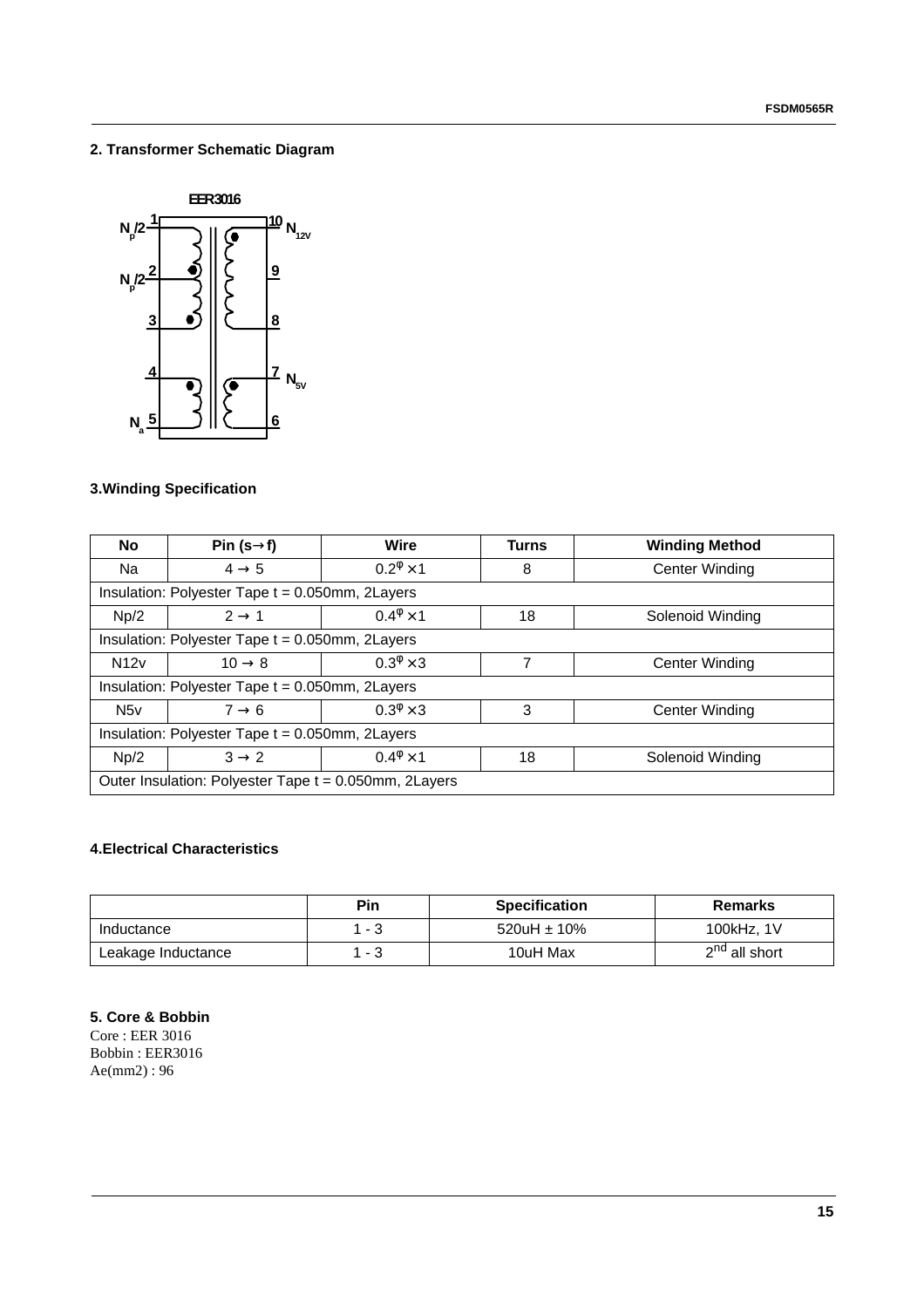#### **6.Demo Circuit Part List**

| Part             | Value           | <b>Note</b>                   | Part             | Value               | <b>Note</b>                |
|------------------|-----------------|-------------------------------|------------------|---------------------|----------------------------|
|                  | <b>Fuse</b>     |                               | C301             | 4.7nF               | Polyester Film Cap.        |
| F101             | 2A/250V         |                               |                  |                     |                            |
|                  | <b>NTC</b>      |                               |                  | Inductor            |                            |
| RT101            | 5D-9            |                               | L201             | 5uH                 | Wire 1.2mm                 |
|                  | <b>Resistor</b> |                               |                  | 5uH                 | Wire 1.2mm                 |
| R <sub>101</sub> | 560K            | 1W                            |                  |                     |                            |
| R102             | 30K             | 1/4W                          |                  |                     |                            |
| R103             | 56K             | 2W                            |                  |                     |                            |
| R104             | 5               | 1/4W                          |                  | <b>Diode</b>        |                            |
| R <sub>105</sub> | 40K             | 1/4W                          | D <sub>101</sub> | <b>UF4007</b>       |                            |
| R201             | 1K              | 1/4W                          | D <sub>102</sub> | <b>TVR10G</b>       |                            |
| R202             | 1.2K            | 1/4W                          | D <sub>201</sub> | <b>MBRF1045</b>     |                            |
| R203             | 12K             | 1/4W                          | D202             | MBRF10100           |                            |
| R204             | 5.6K            | 1/4W                          | ZD101            | Zener Diode         | <b>22V</b>                 |
| R205             | 5.6K            | 1/4W                          | ZD102            | Zener Diode         | <b>10V</b>                 |
|                  |                 |                               |                  | <b>Bridge Diode</b> |                            |
|                  |                 |                               | <b>BD101</b>     | 2KBP06M 3N257       | <b>Bridge Diode</b>        |
|                  | Capacitor       |                               |                  |                     |                            |
| C101             | 220nF/275VAC    | <b>Box Capacitor</b>          |                  | <b>Line Filter</b>  |                            |
| C102             | 220nF/275VAC    | <b>Box Capacitor</b>          | <b>LF101</b>     | 23mH                | Wire 0.4mm                 |
| C103             | 100uF/400V      | <b>Electrolytic Capacitor</b> |                  | IC                  |                            |
| C104             | 2.2nF/1kV       | Ceramic Capacitor             | IC101            | FSDM0565R           | FPS <sup>™</sup> (5A,650V) |
| C105             | 22uF/50V        | <b>Electrolytic Capacitor</b> | <b>IC201</b>     | KA431(TL431)        | Voltage reference          |
| C106             | 47nF/50V        | Ceramic Capacitor             | IC301            | H11A817A            | Opto-coupler               |
| C201             | 1000uF/25V      | <b>Electrolytic Capacitor</b> |                  |                     |                            |
| C202             | 1000uF/25V      | <b>Electrolytic Capacitor</b> |                  |                     |                            |
| C <sub>203</sub> | 1000uF/10V      | <b>Electrolytic Capacitor</b> |                  |                     |                            |
| C204             | 1000uF/10V      | <b>Electrolytic Capacitor</b> |                  |                     |                            |
| C205             | 47nF/50V        | Ceramic Capacitor             |                  |                     |                            |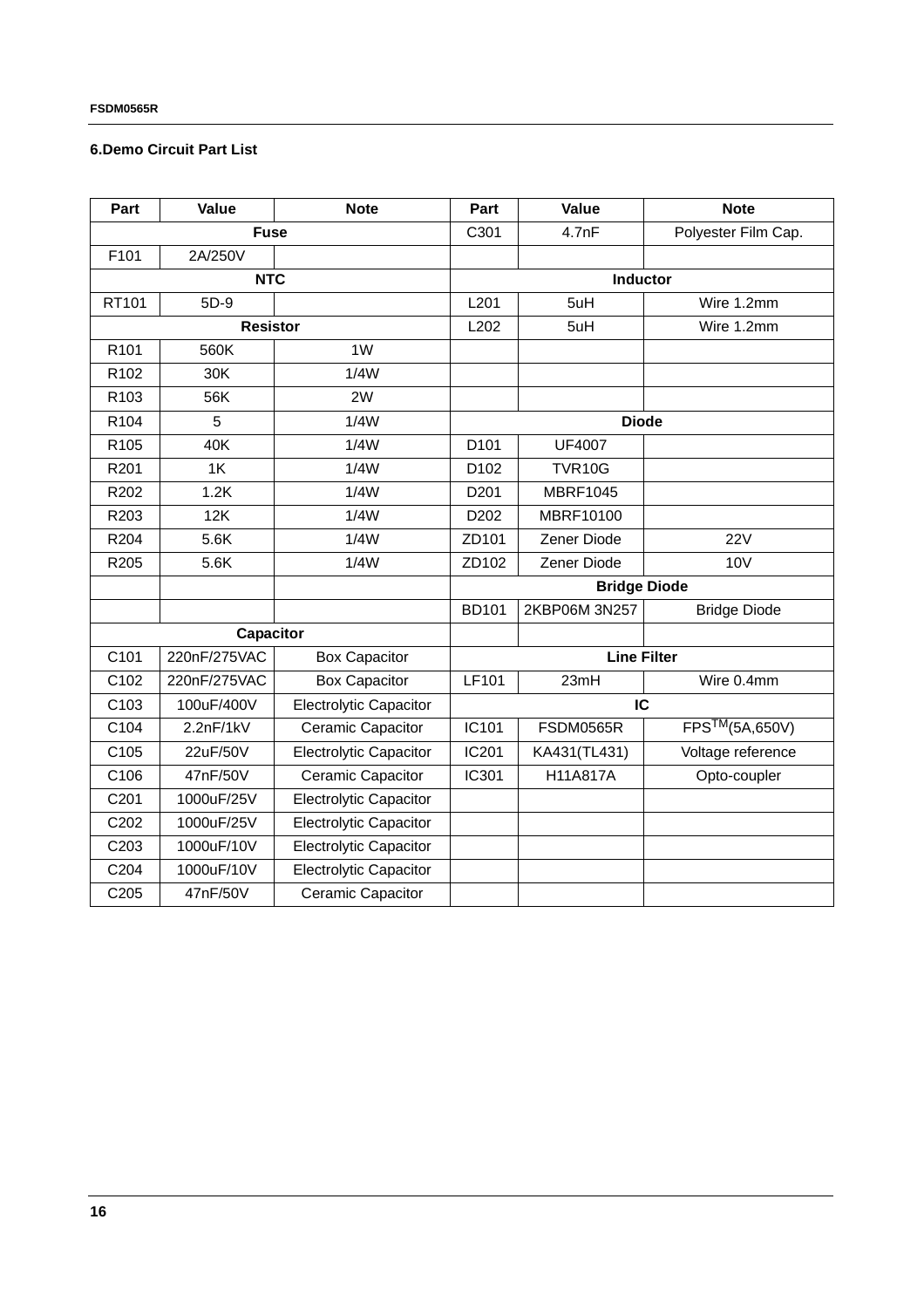#### **7. Layout**



**Figure 10. Layout Considerations for FSDM0565R** 



**Figure 11. Layout Considerations for FSDM0565R**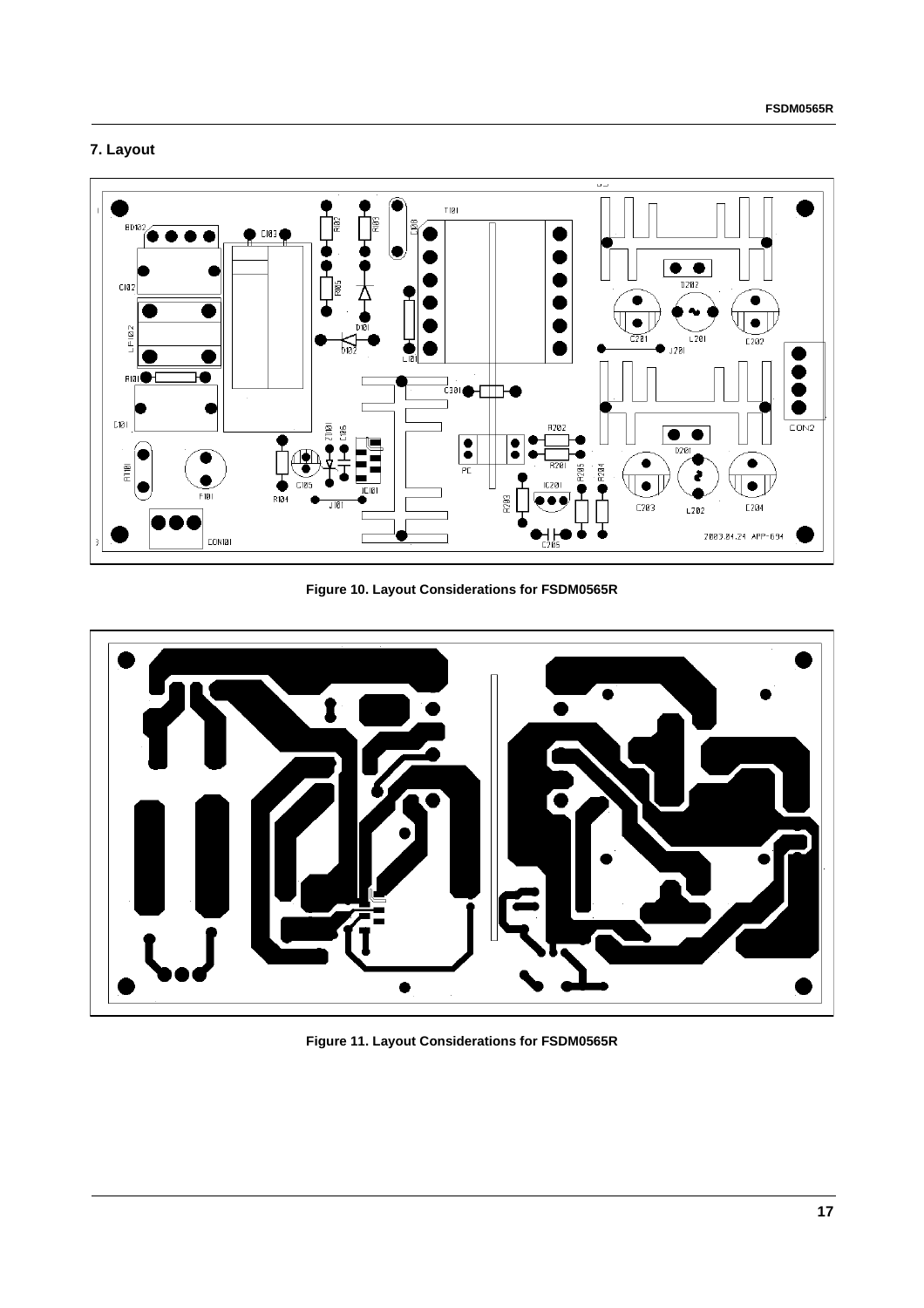## **Package Dimensions**







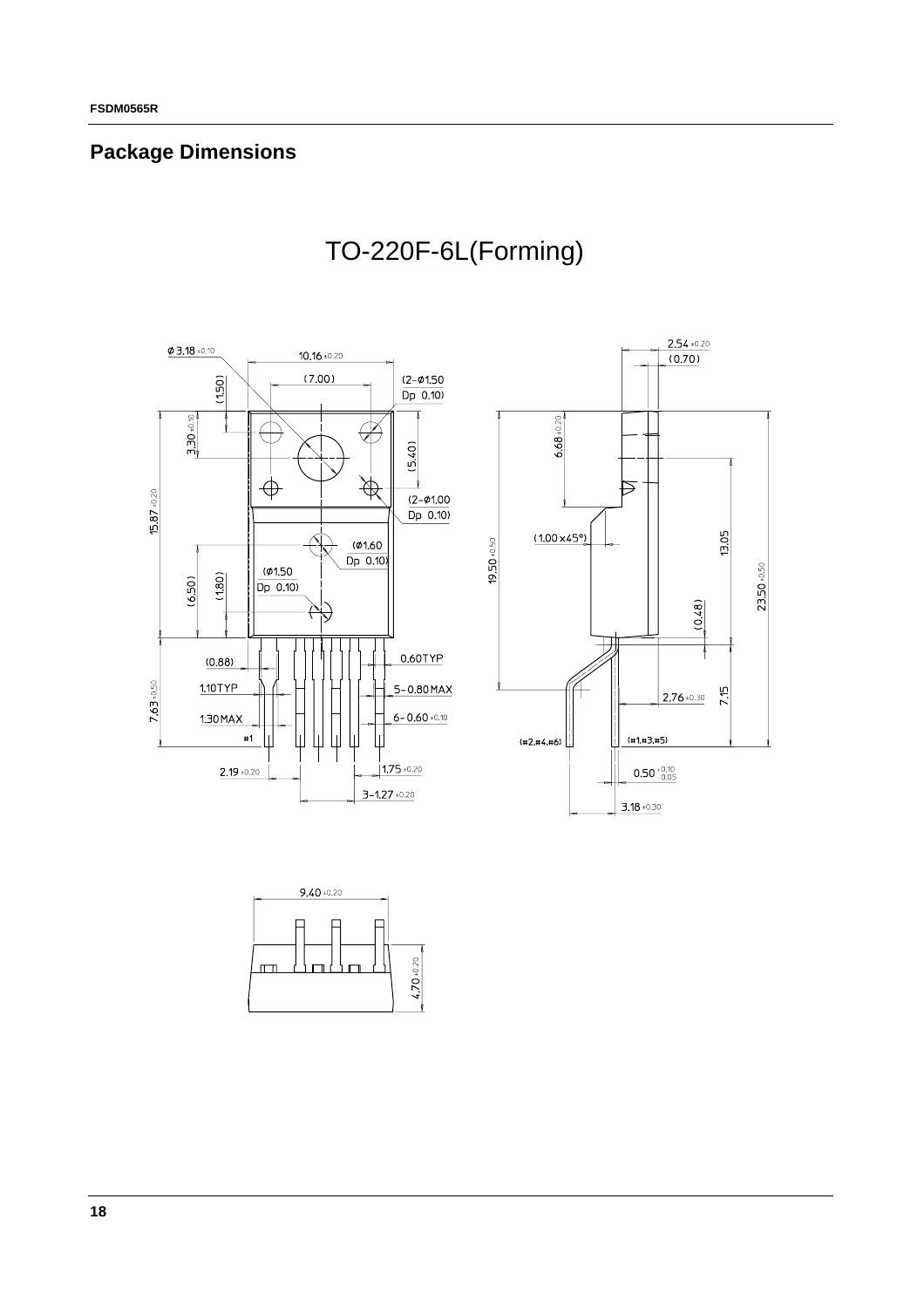# **Ordering Information**

| <b>Product Number</b> | Package             | <b>Marking Code</b> | <b>BVdss</b> | Rds(on)Max.  |
|-----------------------|---------------------|---------------------|--------------|--------------|
| FSDM0565RWDTU         | TO-220F-6L(Forming) | DM0565R             | 650V         | 2.2 $\Omega$ |

WDTU : Forming Type